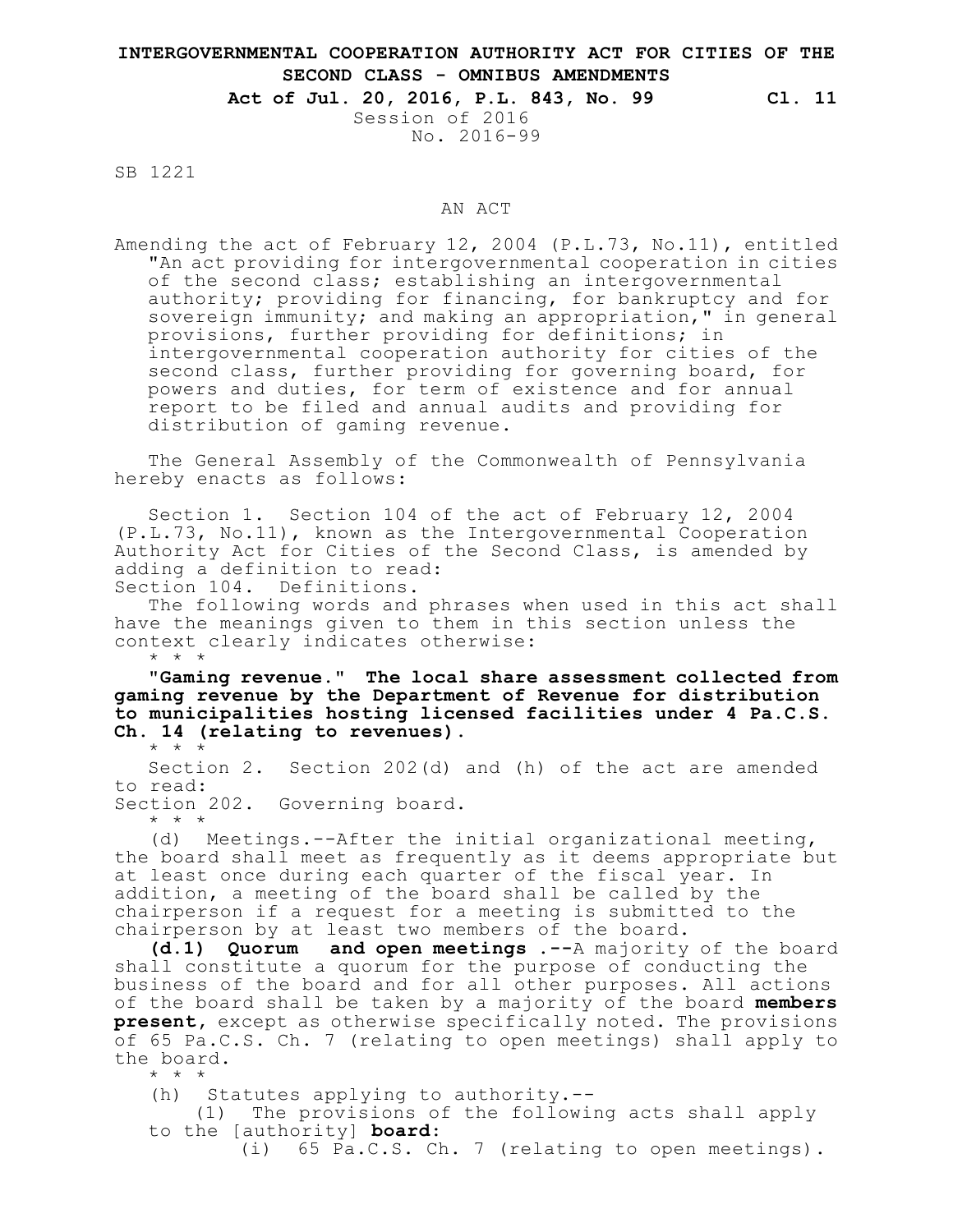(ii) The act of [June 21, 1957 (P.L.390, No.212), referred to] **February 14, 2008 (P.L.6, No.3), known** as the Right-to-Know Law.

(iii) Except as set forth in paragraph (2), the act of July 19, 1957 (P.L.1017, No.451), known as the State Adverse Interest Act.

(iv) 65 Pa.C.S. Ch. 11 (relating to ethics standards and financial disclosure).

**(v) 62 Pa.C.S. (relating to procurement).**

**(1.1) The provisions of the following acts shall apply to the executive director of the authority:**

**(i) Except as set forth in paragraph (2), the State Adverse Interest Act.**

**(ii) 65 Pa.C.S. Ch. 11.**

(2) Notwithstanding the provisions of the State Adverse Interest Act, the Secretary of the Budget and the director of finance of each assisted city shall, while serving as ex officio members of the board, also serve in their official capacities with respect to the negotiation and execution of intergovernmental cooperation agreements and other agreements between an assisted city and the authority. \* \* \*

Section 3. Section 203(b)(4) of the act is amended and the subsection is amended by adding paragraphs to read: Section 203. Powers and duties.

\* \* \*

(b) Specific duties.--The authority shall have the powers and its duties shall be: \* \* \*

(4) To make annual signed reports within 120 days after the close of the assisted city's fiscal year[, commencing with the fiscal year ending December 31, 2003,] to the Governor and the General Assembly describing the city's financial condition and the authority's progress with respect to restoring the financial stability of assisted cities and achieving balanced budgets for assisted cities. [Such reports shall be] **Each report shall:**

**(i) Be** filed with the Governor, with the presiding officers of the Senate and the House of Representatives, with the chairperson and minority chairperson of the Appropriations Committee of the Senate and the chairperson and the minority chairperson of the Appropriations Committee of the House of Representatives and with the governing body, mayor and controller of the assisted city and be publicly available in the assisted city during normal business hours for public inspection **and on the authority's publicly accessible Internet website**, and may be reproduced by any member of the public at commercial costs of reproduction. [Such report shall clearly]

**(ii) Clearly** show by consistent category the last five years of operating revenues and expenditures, capital expenditures, gross and net indebtedness transactions, including a schedule of principal and interest, five-year projections of the assisted city's operating and capital budgets, and the entire projected indebtedness transactions, including a schedule of principal and interest of such indebtedness until any and all debt has been completely retired. [Such report shall contain]

**(iii) Contain** a narrative explaining progress of the assisted city in meeting its annual and five-year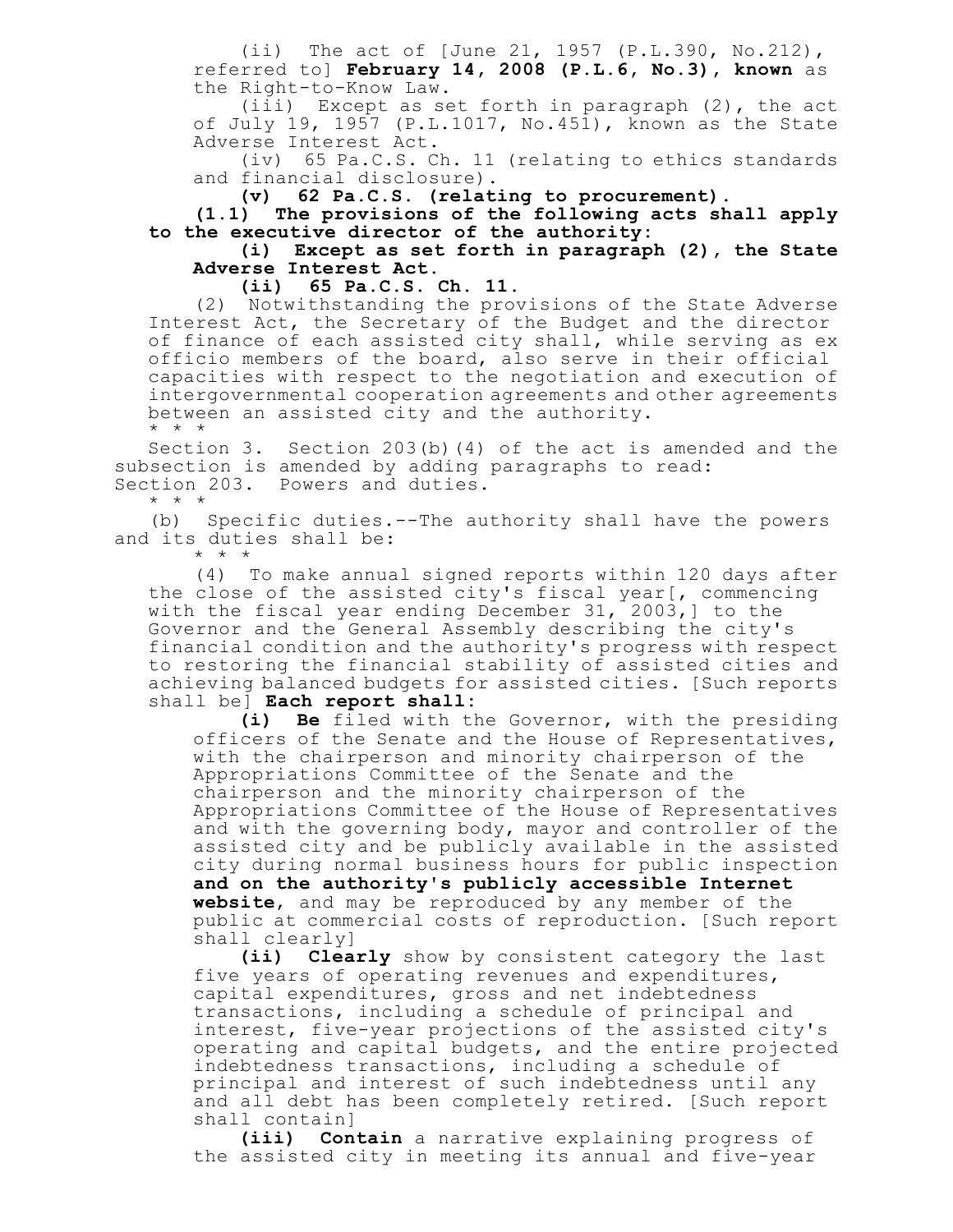budgetary objectives, an appraisal by the authority of the progress the assisted city is making to achieve its goals and an appraisal of the extent to which the assisted city is making a good faith effort to achieve its goals. [Such report shall disclose]

**(iv) Disclose** any violations of Federal and State law that the authority may have discovered. [Such report shall include]

**(v) Include** as appendixes all historical loans or other contracts entered into by the assisted city and its authorities.

**(vi) Contain detailed accounting on gaming revenue under 4 Pa.C.S. § 1403(c) (3)(xv) (relating to establishment of State Gaming Fund and net slot machine revenue distribution), and the distribution of gaming revenue in accordance with section 210.1, that shall include the status of all gaming revenue not yet distributed and demonstrate compliance with the procedures and requirements of section 210.1(c).**

**(5) To establish and maintain a publicly accessible Internet website that contains, but is not limited to, all of the following:**

**(i) Intergovernmental cooperation agreements under paragraph (3).**

**(ii) Annual reports required under paragraph (4).**

**(iii) The authority's annually adopted budget under section 206.**

**(iv) Audits required under section 207.**

**(v) Contracts that the authority has entered into with third parties.**

**(6) To adopt and publish a records retention policy that is consistent with the records retention policy of the Office of Administration as published in Manual 210.9, The Commonwealth's General Records Retention and Disposition Schedule, adopted April 4, 2016. The policy shall be updated annually to remain consistent with the Office of Administration.**

\* \* \*

Section 4. Sections 204 and 207 of the act are amended to read:

Section 204. Term of existence.

**(a) Length.--**The authority shall exist for a term of at least seven years. If, after seven years, an assisted city has had annual operating budgets and five-year financial plans approved by the board for at least the three immediately preceding years, the Secretary of Community and Economic Development shall certify that the authority is no longer needed, and the provisions of this chapter [will no longer be in effect] **shall no longer apply to the assisted city** 90 days following that certification. Upon termination of the authority, records and documents of the authority shall be transferred to the director of finance of the assisted city. The authority shall submit a final report on its activities and the city's fiscal condition to the Governor and the General Assembly within 60 days of its termination.

**(b) Limitation.--The Secretary of Community and Economic Development may not certify that the authority is no longer necessary under subsection (a) until oversight is terminated under the act of July 10, 1987 (P.L.246, No.47), known as the Municipalities Financial Recovery Act, or June 30, 2019, whichever is later.**

**(c) Redistribution.--**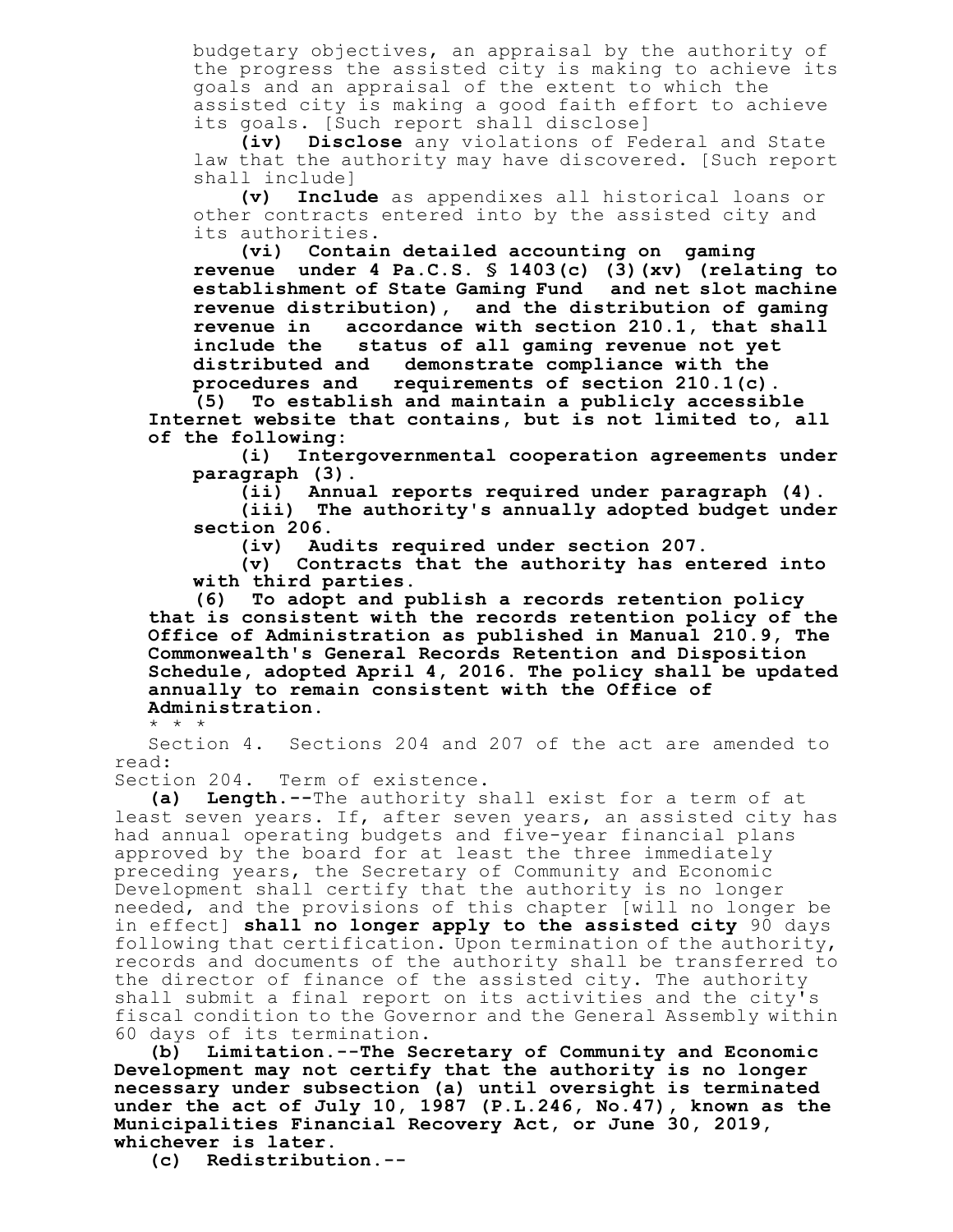**(1) If the authority is terminated under subsection (a) or (b) and gaming revenue was distributed to and under the exclusive control of the authority under 4 Pa.C.S. § 1403(c)(3)(xv) (relating to establishment of State Gaming Fund and net slot machine revenue distribution), the gaming revenue shall be redistributed to an assisted city to increase the level of funding to the municipal pension funds of an assisted city.**

**(2) The gaming revenue shall be in addition to and shall not replace the minimum obligation that the assisted city is required to contribute to its pension funds under the act of December 18, 1984 (P.L.1005, No.205), known as the Municipal Pension Plan Funding Standard and Recovery Act.**

Section 207. Annual report to be filed; annual audits.

[The] **By December 31 following the end of each fiscal year, the** authority shall file a signed annual report with the chairperson and the minority chairperson of the Appropriations Committee of the Senate and chairperson and the minority chairperson of the Appropriations Committee of the House of Representatives, which shall make provisions for the accounting of revenues and expenses. The authority shall have its books, accounts and records audited annually in accordance with generally accepted auditing standards by an independent auditor who shall be a certified public accountant, and a copy of his audit report shall be attached to and be made a part of the authority's annual report. A concise financial statement shall be published annually in the Pennsylvania Bulletin.

Section 5. The act is amended by adding a section to read: **Section 210.1. Distribution of gaming revenue.**

**(a) Authority determination.--Notwithstanding any other provision of law and not less than 30 days preceding each scheduled quarterly distribution of gaming revenue under 4 Pa.C.S. § 1403(c)(3)(i) (relating to establishment of State Gaming Fund and net slot machine revenue distribution) to a host municipality that is an assisted city, the board shall vote whether or not to direct the assisted city to use the gaming revenue pursuant to 4 Pa.C.S. § 1403(c)(3)(xv).**

**(b) Debt or pension funding.--If the authority votes to require an assisted city to use gaming revenue under 4 Pa.C.S. § 1403(c)(3)(xv)(A) or (B):**

**(1) the authority shall notify the Secretary of the Budget;**

**(2) the Commonwealth shall distribute the gaming revenue directly to the assisted city as provided for under 4 Pa.C.S. § 1403(c)(3)(i); and**

**(3) the assisted city shall use the gaming revenue as directed by the authority.**

**(c) Other purpose.--**

**(1) If the authority votes to direct an assisted city to use gaming revenue for a purpose under 4 Pa.C.S. § 1403(c)(3)(xv)(C) without conditions, the authority shall notify the Secretary of the Budget and the Commonwealth shall distribute the gaming revenue directly to the assisted city as provided for under 4 Pa.C.S. § 1403(c)(3)(i) to be used by the assisted city as directed by the authority.**

**(2) If the authority votes to direct an assisted city to use gaming revenue for a purpose under 4 Pa.C.S. § 1403(c)(3)(xv)(C) with conditions, the authority shall transmit in writing to the assisted city and the Secretary of the Budget no more than five days from the time of the vote, conditions that the assisted city must meet, including the purpose and time period for meeting the conditions,**